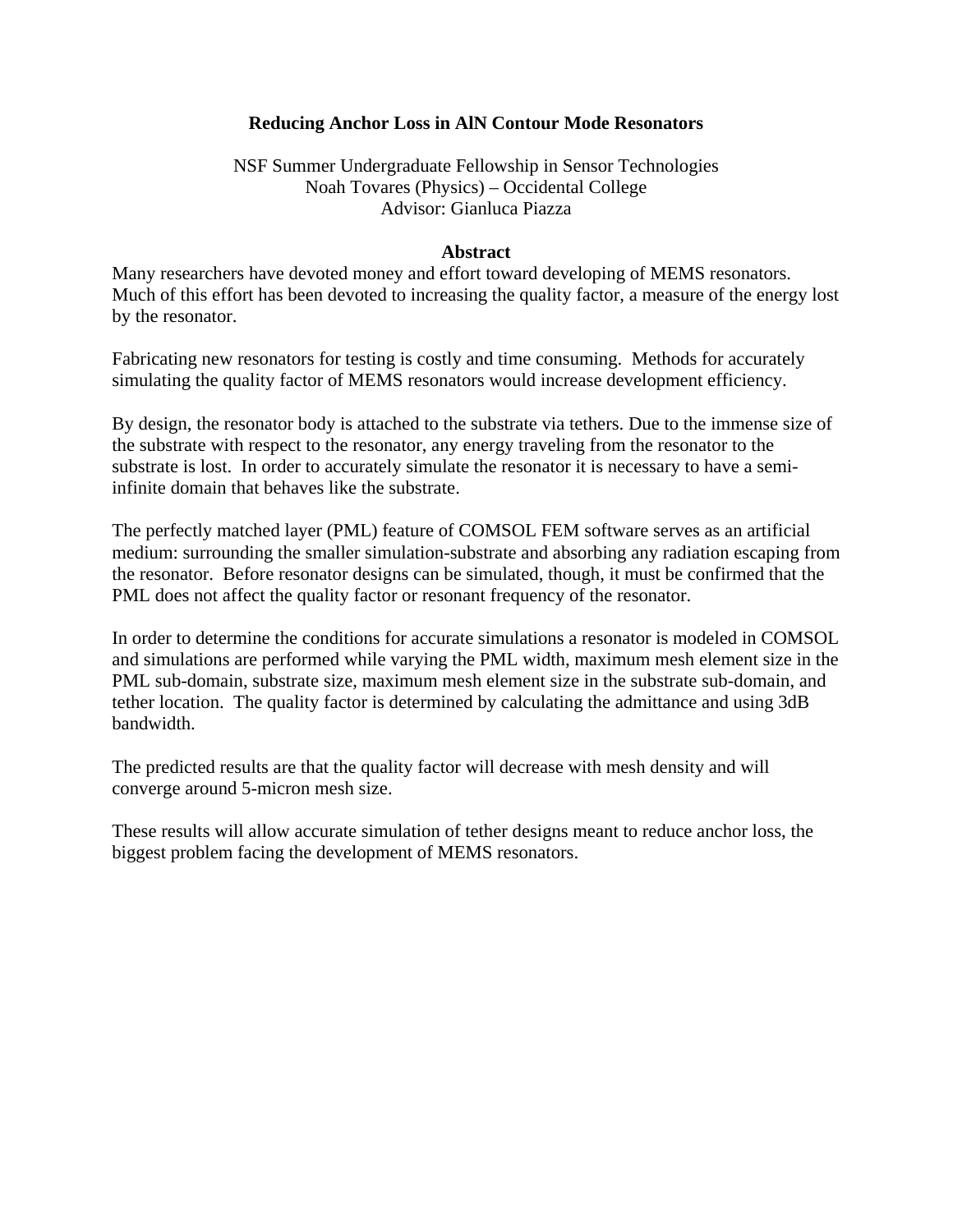## **1. Introduction**

Microscale devices have become a major trend in the consumer electronics market. In order for devices to become smaller, though, their components must also become smaller and more integrated. This has propelled many researchers to focus their efforts on developing microelectromechanical systems (MEMS). MEMS can be used, for example, to make mechanical switches, resonators, accelerometers, and sensors. Their compact size leads to many advantages such as system-on-a-chip (SoC) and power efficiency. These advantages are especially important when dealing with MEMS resonators for RF filters applications.

MEMS resonators for RF filters applications are implemented as band pass filters, and allow signals of selected frequencies to be transmitted and received. Recently a novel type of RF MEMS filter has emerged with many advantages over competing technologies. This paper focuses on the aluminum nitride (AlN) piezoelectric contour-mode (CM) MEMS resonators [1] for RF filter applications introduced by Piazza in his paper, Piezoelectric Aluminum Nitride Vibrating Contour-Mode MEMS Resonators.

The AlN CM resonator consists of an AlN film sandwiched between metal fingers. This geometry utilizes the lateral piezoelectric coefficient  $(d_{31})$  to generate a horizontal displacement when an electric field is applied in the vertical direction. The resonant frequency is determined by the width of each finger, allowing for an array of resonators each with a different resonant frequency on one chip. In a world where mobile phones require at least four modes of wireless communication, an all-inclusive on chip solutions is very appealing.

Before AlN CM MEMS Resonators can be implemented, though, a few hurdles must be overcome, the most pressing of which is the improvement of the quality factor: a measure of the energy lost by the resonator. There are several mechanisms that can be responsible for the energy loss. Amongst them, the most important are air damping, thermo-elastic dissipation, material loss, phonon-phonon interactions, and anchor loss. Anchor loss, the escape of energy via the tether, is likely to be the dominant energy loss mechanism [2] in AlN CM resonators.

This paper examines the reduction of anchor loss in AlN CM resonators by simulating novel designs in COMSOL® finite element method (FEM) software and analyzing the quality factor and frequency response of the resonator. A significant portion of this work will be devoted to the determining the how COMSOL's parameters affect the simulations of the resonators.

# **2. Background**

## **2.1 Piezoelectric MEMS Resonators for RF filter applications**

Piezoelectricity, discovered in the 1880's by the Curie brothers, describes the behavior of crystals belonging to certain classes. Piezoelectric materials have the unique property whereby mechanical strain in the crystals induces electric polarization. Conversely, piezoelectric materials exposed to an electric field will be subject to mechanical strain.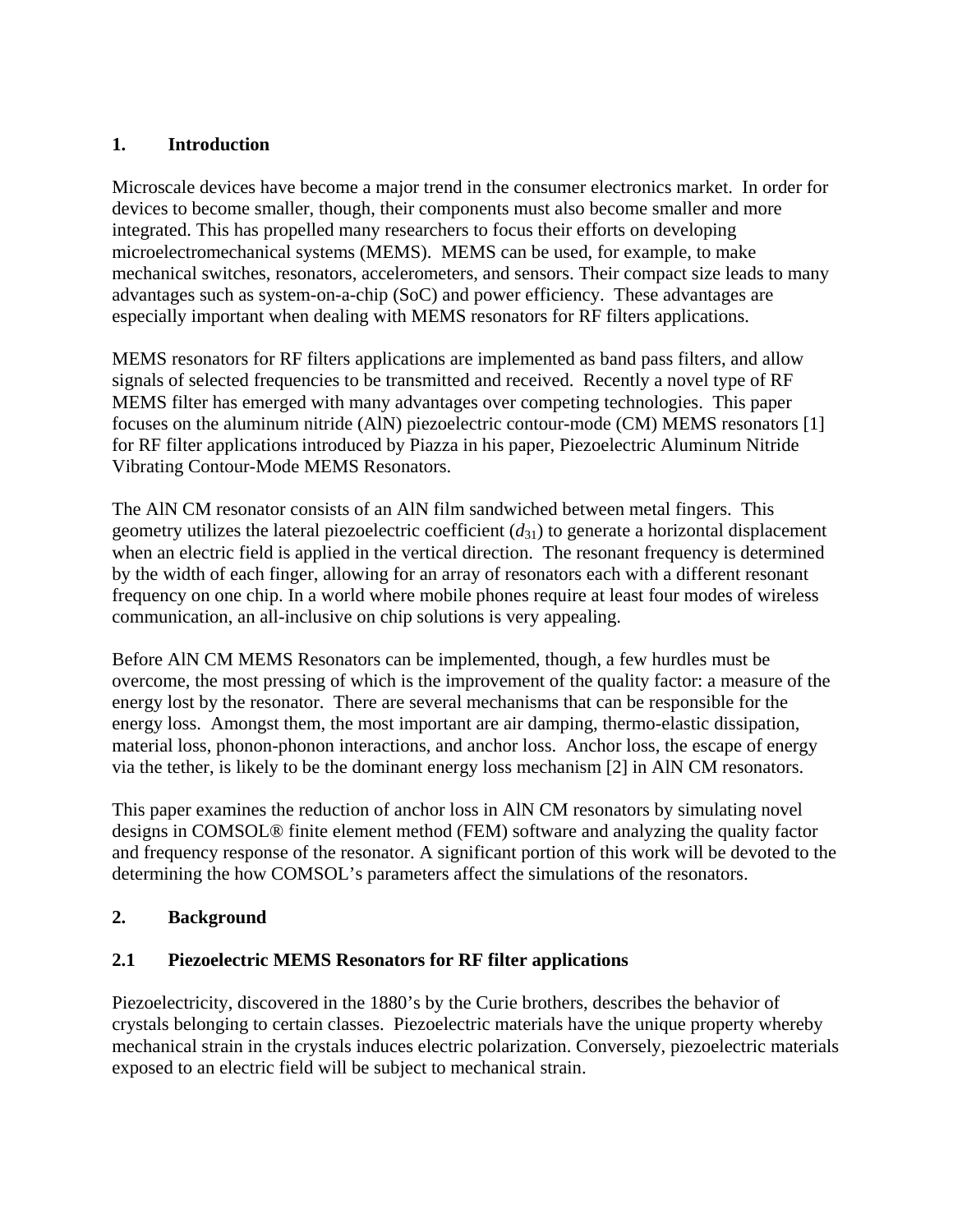Piezoelectric MEMS resonators for RF filter applications are implemented as band pass filters to allow signals of selected frequencies to be transmitted and received. These devices work by exploiting the reverse piezoelectric effect. The MEMS resonator is designed to resonate at a certain resonant frequency and have a certain impedance by properly dimensioning its geometrical parameters. When the resonator is exposed to a signal at the resonant frequency it amplifies its vibrations [5]. These vibrations induce the reverse piezoelectric effect and an electric potential arises across the piezoelectric material. The electrodes placed on the resonators are subject to the induced electric potential, allowing the routing of the signal to the external circuitries.

# **2.2 AlN Contour-Mode MEMS Resonators**

The AlN vibrating Contour-Mode MEMS resonators introduced by Piazza *et al.* have great potential to become a widely implemented technology [1]. The PMANS lab at the University of Pennsylvania, under the direction of Professor Gianluca Piazza, has done much work developing AlN vibrating Contour-Mode resonators [9]. This sections outlines the previous work done by Piazza.

# **2.2.1 Introduction**



**Figure 1 – Rectangular AlN Resonator with Al and Pt Electrodes** 

The current designs being tested are rectangular plate and ring (circular and square) resonators. A Pt electrode on bottom and an Al electrode on top surround the resonator's AlN body [1]. The physical dimensions (lateral features) of the resonator determine the resonant frequency. For further analysis Piazza *et al.* derived the equivalent electromechanical parameters.

# **2.2.2 Frequency Settings**

While the in-plane dimensions have the greatest effect on the resonant frequency electrode thickness, sidewall angle, and anchor size also have an effect. When high-density materials are being used the electrode thickness becomes an issue, lowering the resonant frequency significantly. The effect of sidewall angle becomes significant when the difference between the size of the top and bottom portions of the resonators are on the order of one wavelength of the resonant frequency. The effect of temperature is considered negligible in AlN resonators.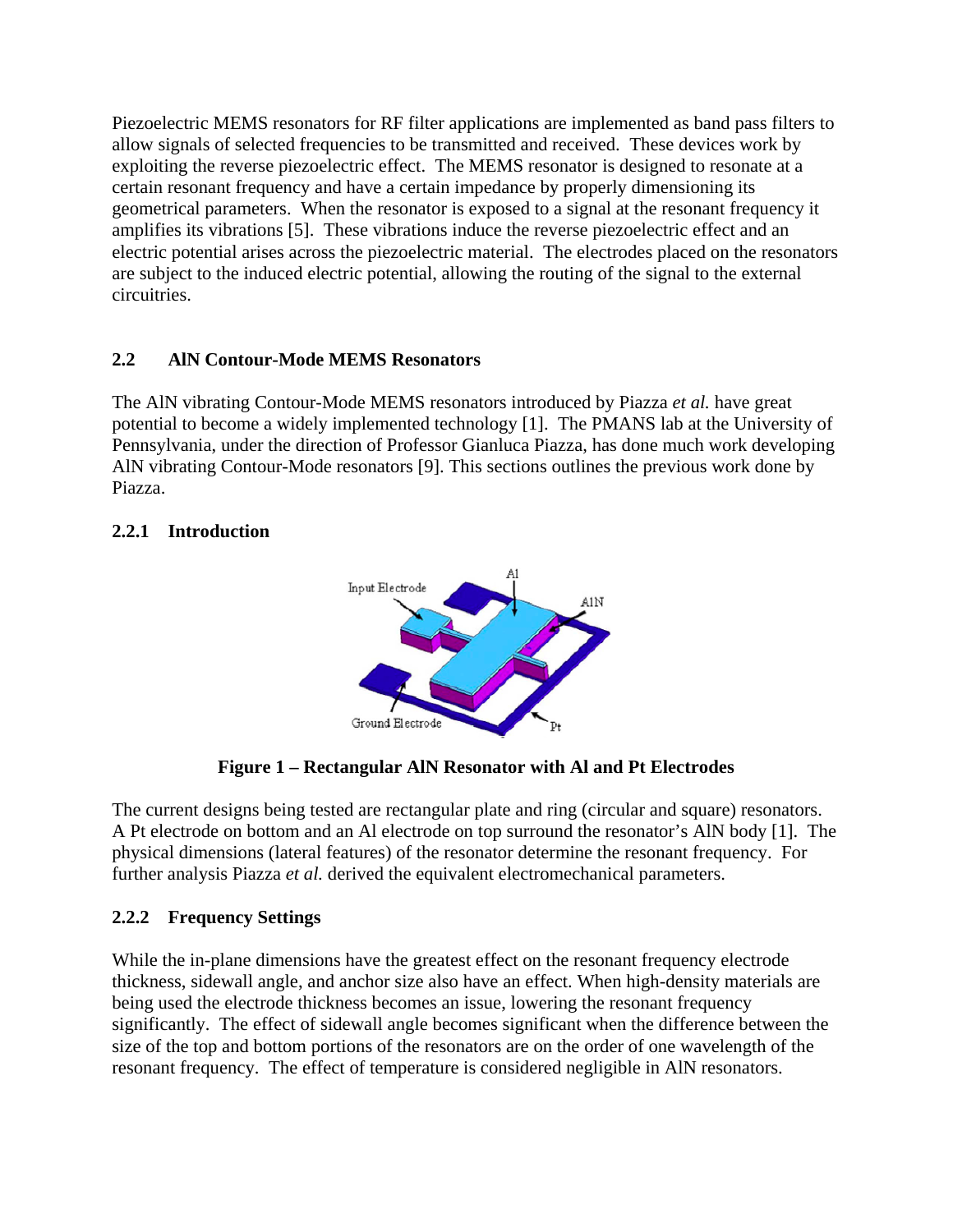### **2.2.3 Experimental Results**

The quality factors of the rectangular and ring resonators were calculated by dividing the center frequency by the 3dB bandwidth. For rectangular plate resonators [1] it was found that an aspect ratio of 4:1 resulted in higher quality factors. This previous work also obtained Q's between 2000 and 3000 for the rectangular resonators at standard temperature and pressure (STP). For ring resonators notched supports were introduced in several structures in an attempt to reduce anchor interference, but were found to have little effect on the quality factor. The highest Q of 2900 was recorded for a circular ring resonator at 472.7 MHz.

## **2.2.4 Quality Factor**

The quality factor is defined by the equation

$$
Q = \frac{2\pi g \text{EnergyStoredPerCycle}}{\text{EnergyLossPerCycle}} \quad (3)
$$

In order to maximize the quality factor energy loss must be minimized. Air damping, thermoelastic dissipation, phonon-phonon interactions, material loss, and anchor loss have all been identified as energy loss mechanisms [2]. Piazza examined these mechanisms and determined that anchor size, material losses in the electrodes, and trapping energy in the resonators were worth investigating.

## **2.3 Anchor Loss**



**Figure 2 – SEM of AlN Rectangular Resonator [1]** 

Anchor loss describes the escape of energy from the resonator to the substrate through the anchor. Because there is no acoustic mismatch between the resonator body and the substrate, acoustic waves that travel to the substrate via the tether are considered lost energy. In order to improve the quality factor of the resonators this energy must not be allowed to go into the substrate. This paper describes some of the current methods being tested in the PMANS lab as an effort to reduce anchor loss.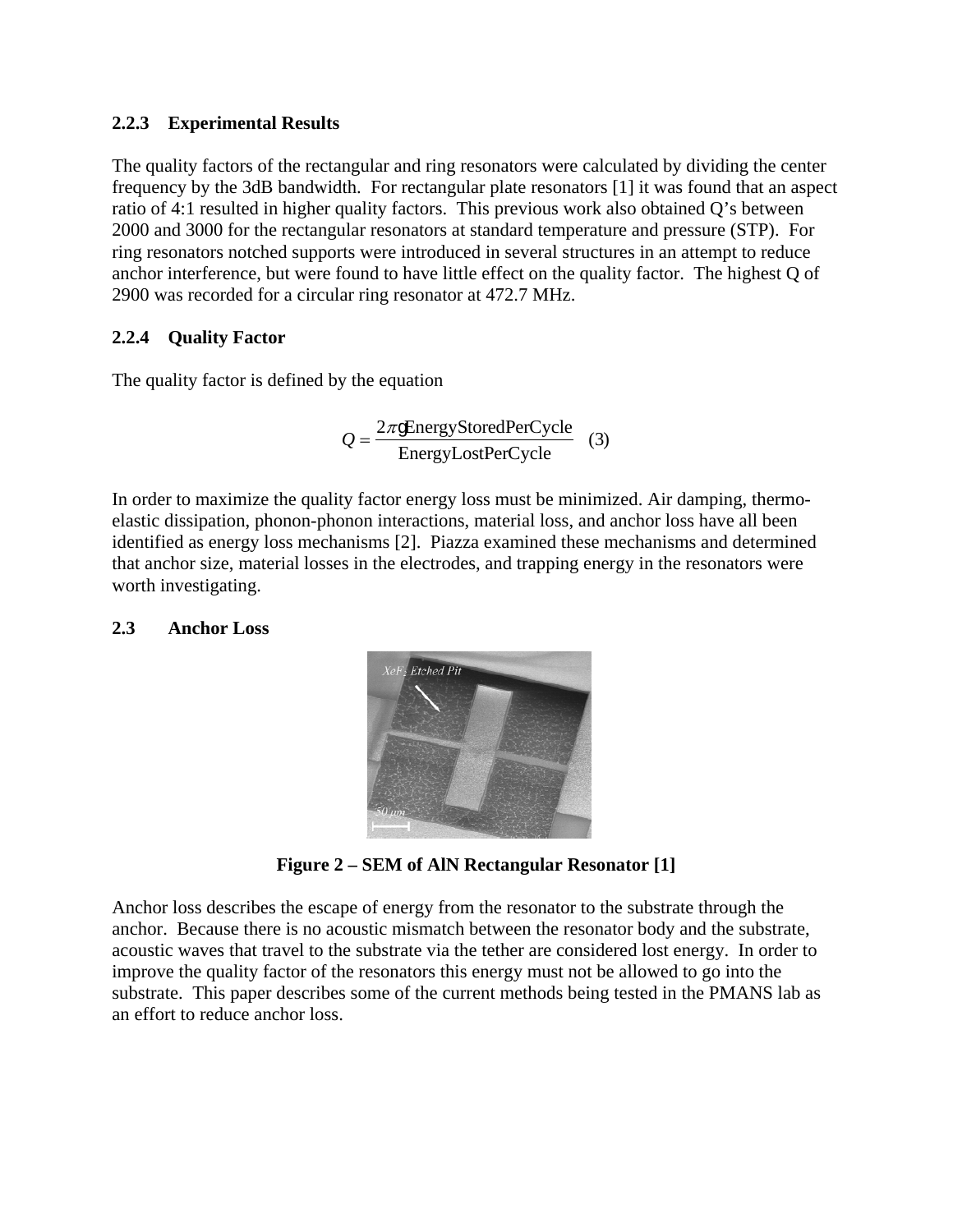### **2.4 COMSOL Finite Element Method and Perfectly Matched Layers**

COMSOL (Finite Element Method) software was utilized to perform the simulations in the following sections. The AlN CM resonator was modeled and studied using the piezo-solid model. In order to more accurately simulate the energy lost via the tether a perfectly matched layer (PML) is employed. The PML, in the solid stress-strain module, serves as an artificial medium designed to absorb all incoming radiation. The main goal of these simulations is to explore PML parameters and determine how each of them affects the quality factor of the resonator under test.

### **3. Novel Designs for Reducing Anchor Loss in AlN Contour-Mode Resonators**

The tether has been identified as the conduit through which the majority of energy escapes from the resonator. Knowing this, several parameters were investigated in order to explore whether the design of the tether can be manipulated in order to minimize energy loss. First, the width of the tether is fixed and the length is varied. Next, the length is fixed and the width is varied. Lastly, both the length and width are fixed and "branching" is explored. Tethers with one and two branches are explored. Figures 3 through 5 show the different branch models.



**Figure 3 – Single tether design** 



**Figure 4 – Single branch design** 



**Figure 5 – Double branch design**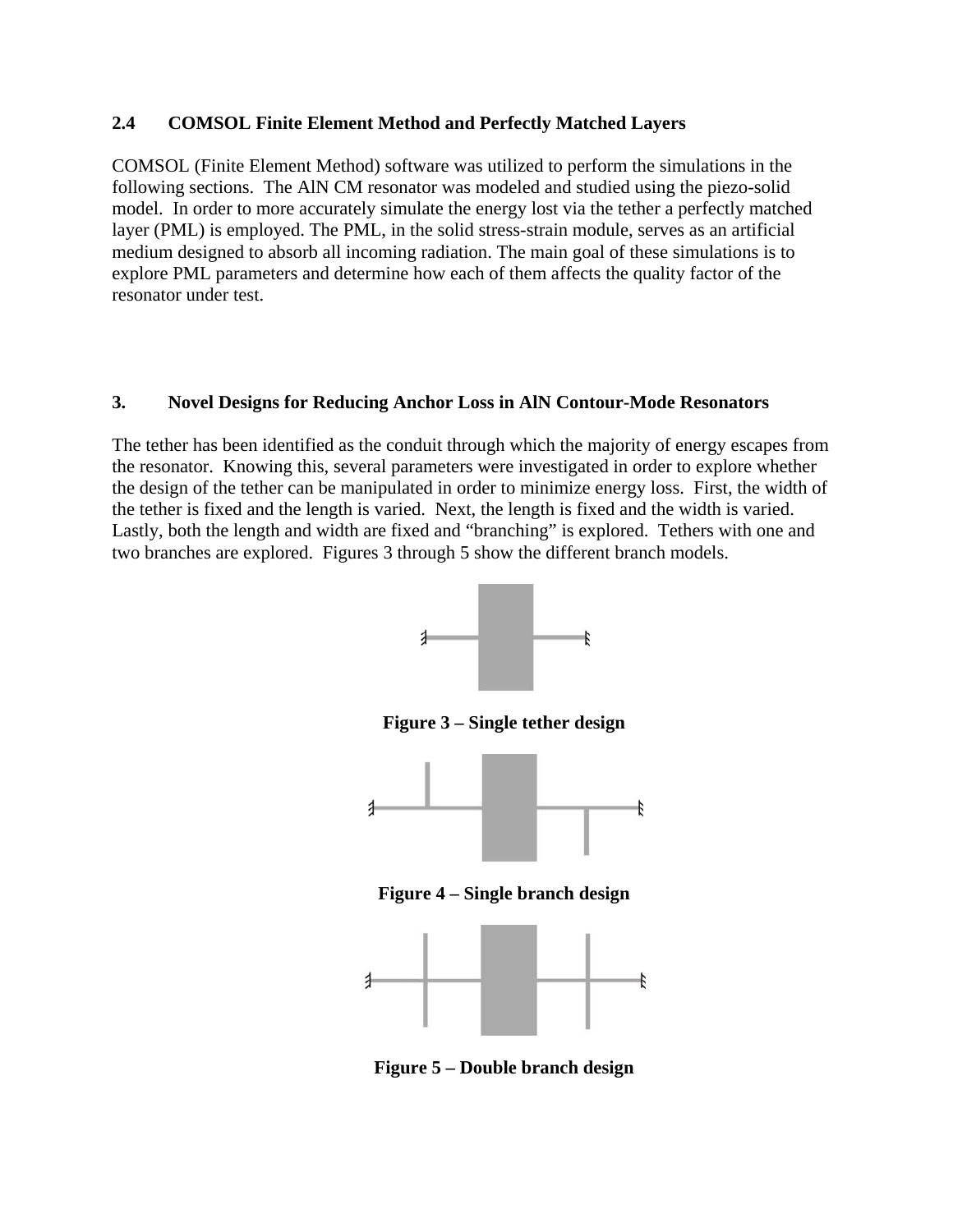These designs, being investigated by Songbin Gong [8], utilize transmission line modeling and impedance matching to maximize the wave reflection and minimize energy loss.

When the tethers are thin enough their behavior can be compared to that of a transmission line. A transmission line is a medium that directs the flow of energy. The transmission line model allows for the use of impedance matching.

Impedance, a term most commonly used when discussing electronics, is often thought of as the AC equivalent of resistance. When designing electronics it is essential to match impedances in order to maximize the transfer of power between components and minimize the reflections from the source. In the case of our MEMS resonators, though, it is ideal to minimize the transfer of power between the tether and the substrate and maximize the reflection from the source. This is accomplished by creating a mismatch between the impedances of the body, tether, and substrate. For our purposes, the parameter that affects the impedance is the cross-section area of the tether.

$$
Z=A\sqrt{E\rho}\quad (4)
$$

Equation 4 says that Z, the impedance, is equal to the cross-sectional area of the wire multiplied by the square root of the product of the wire's young's modulus and density.

Figure 6 shows a stepped transmission line. In this model there are three segments that each have an impedance mismatch with the segment(s) next to it.



**Figure 6 – Stepped transmission line** 

### **4. Methods**

The use of COMSOL's PML feature is essential to the accurate simulation of resonators. When testing actual resonators, any energy that escapes through the tether into the silicon substrate is considered lost. The silicon substrate is so large in comparison to the resonators that it is essentially an infinite domain. When simulating resonator results, though, it is impossible to have an infinite domain. When used with the correct parameters, the PML acts as an infinite domain: fully absorbing radiation from any angle.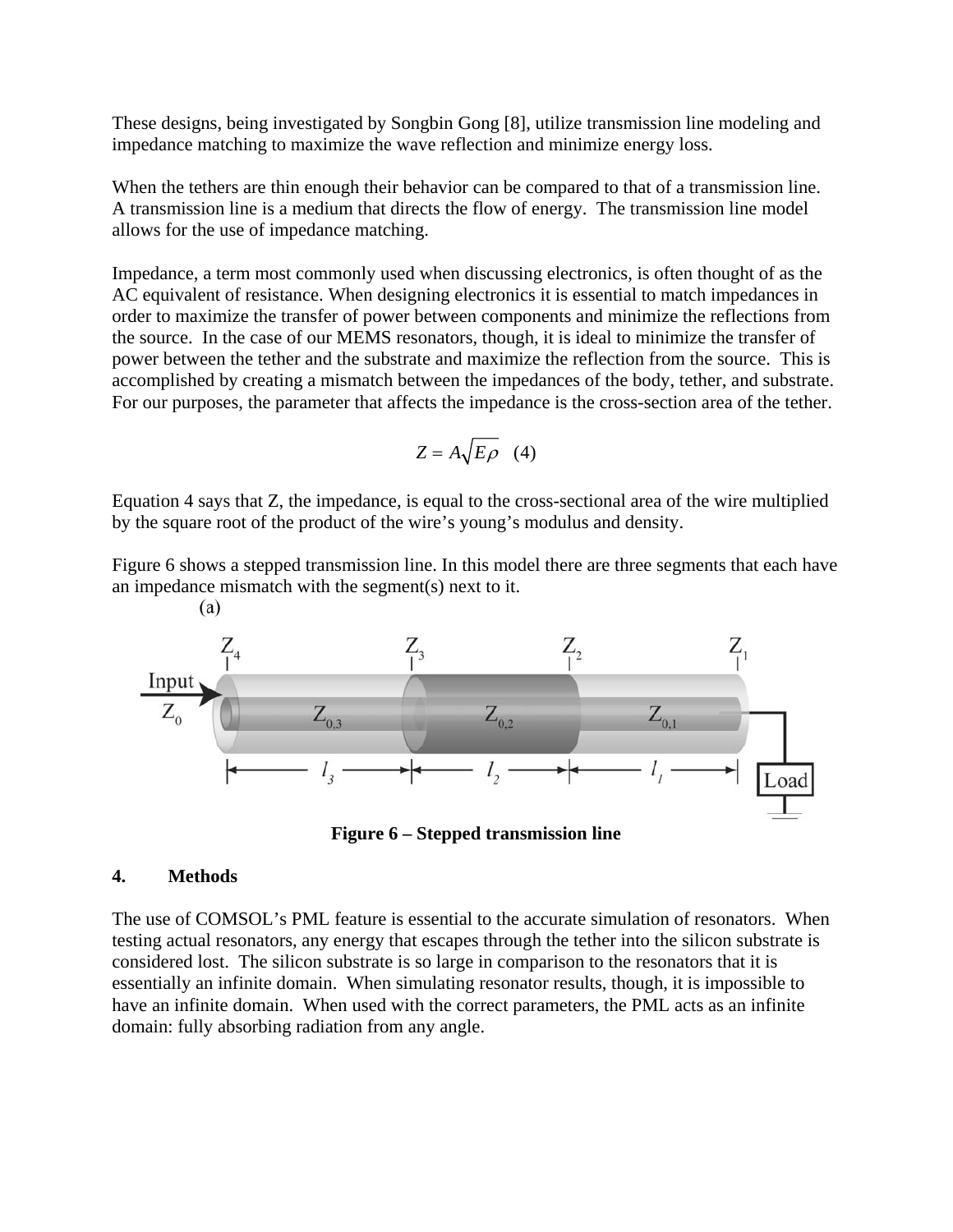In order to determine the ideal situation for the simulations several parameters will be investigated. The effect of the PML mesh-density, substrate mesh-density, PML size, substrate size, and tether location on the quality factor is yet unknown.

The base model used for these simulations is a three finger inter-digitated resonator with finger widths of 20 microns. The width of the fingers determines the wavelength to be 40 microns. The tether width and height are 2 microns and the length is 10 microns. The silicon substrate is a 40 micronx40micronx40micron cube, surrounded on 4 sides by the PML of 20 micron width. The PML used in these simulations utilizes a Cartesian coordinate system. The model uses planar symmetry in order to reduce the number of mesh elements. Once the simulation is completed, the admittance is calculated using equation 5 and the quality factor is determined by utilizing the 3dB bandwidth.

$$
20 * log 10 (abs(I/V)) (5)
$$

The following sections outline the various parameters being investigated.

# **5. Methods and Results**

After each simulation was performed the data was exported in a text file and imported into Origin. The resonant frequency was determined and the quality factor calculated by using the 3db bandwidth. Graphs were made of the frequency response and quality factor.

# **5.1 PML Width Simulations**

PML width is varied between 5 and 40 microns, while all other parameters kept constant. Maximum mesh element size is kept constant at 10 microns. This set of simulations was performed once for a tether width of 2 micron and once for a tether width of 5 micron.





 **Figure 7 – PML Width of 5 Micron Figure 8 – PML Width of 40 Micron**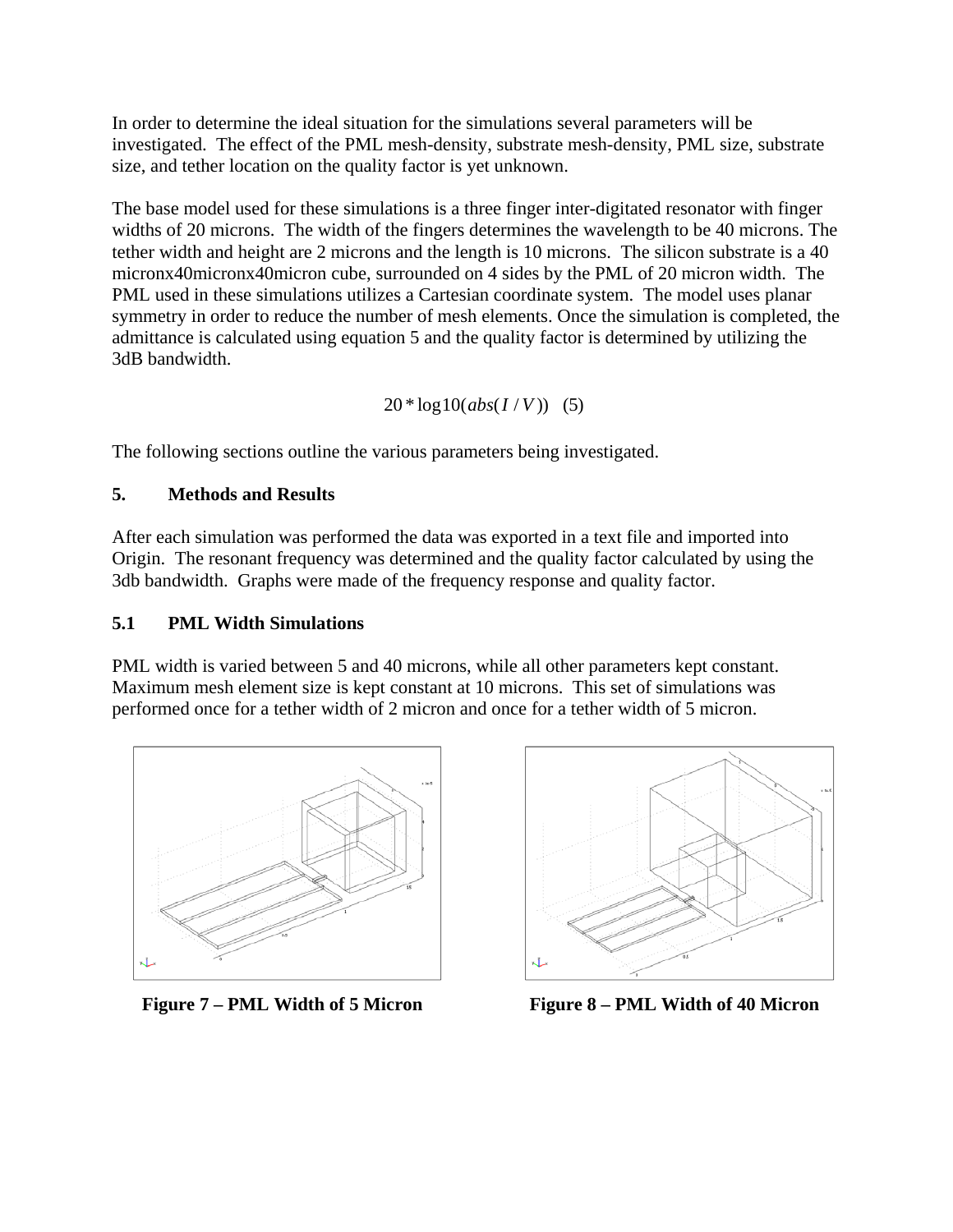#### **5.1.1 PML Width Simulation Results (5 Micron Tether width)**



 **Figure 9 – Frequency Response for various PML widths** 

**Figure 10 – Quality Factor vs. PML width** 

Figure 9 shows the frequency response of the resonators as the PML width is varied. The quality factor does not seem to depend on the PML width. The average quality factor is 12991.1 with a standard deviation of 1379.9.





The previous simulations were repeated with a tether width of 2 microns. The average quality factor was 46563.2 with a standard deviation of 2260.9. The quality factor is affected little by the PML width.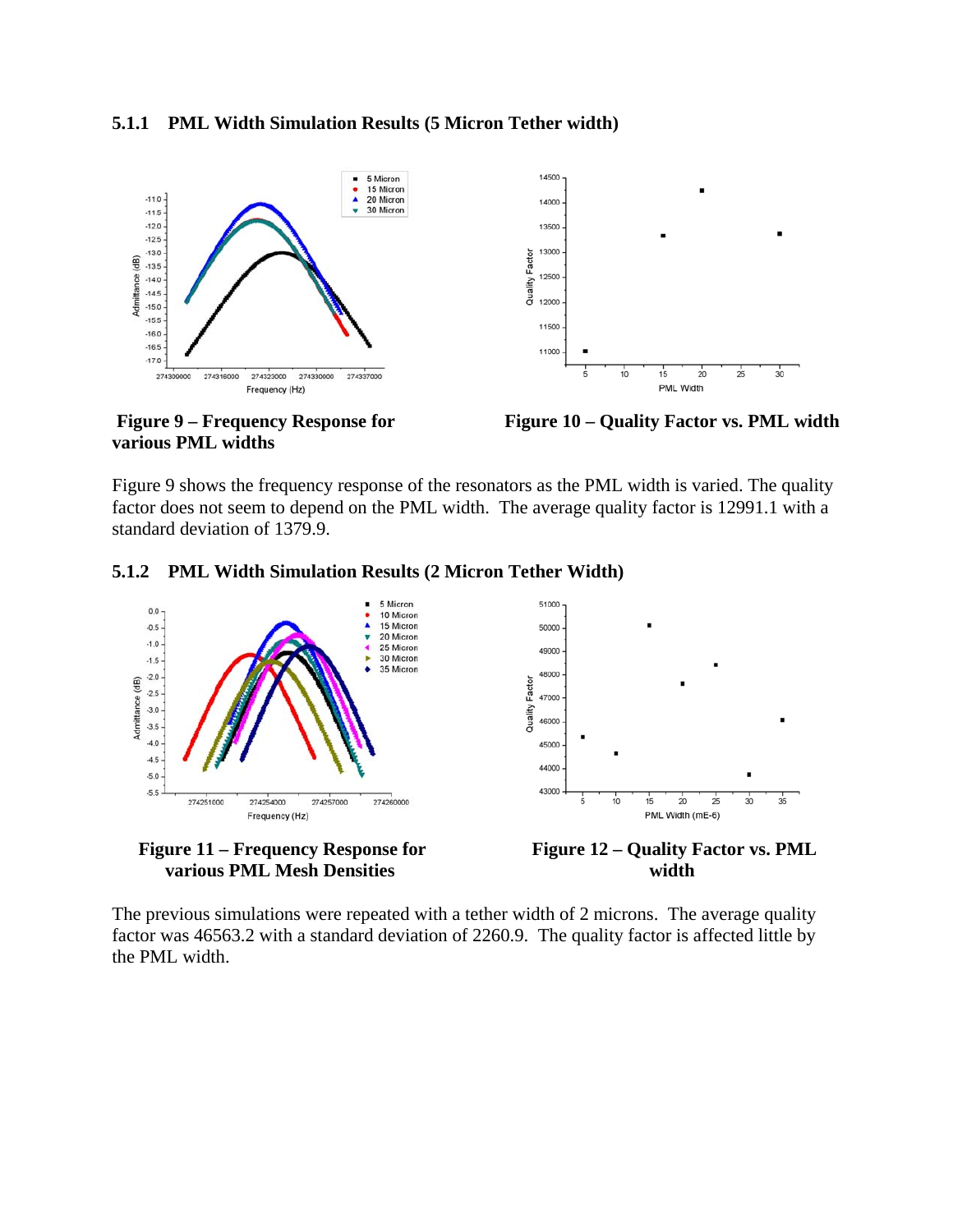## **5.2 PML Sub-domain Mesh Density Simulations**

The only parameter being changed is the maximum mesh element size in the PML sub-domain. The smaller the maximum mesh element size the denser the mesh will be. This maximum mesh element size is varied from 6 microns to 15 microns.





**Figure 13 – PML Mesh Size of 6 Micron Figure 14 – PML Mesh Size of 15 Micron** 





The average quality factor was 46594.9 with a standard deviation of 2824.7. This deviation leads to the conclusion that the quality factor is not greatly affected by the mesh density in the PML sub-domain.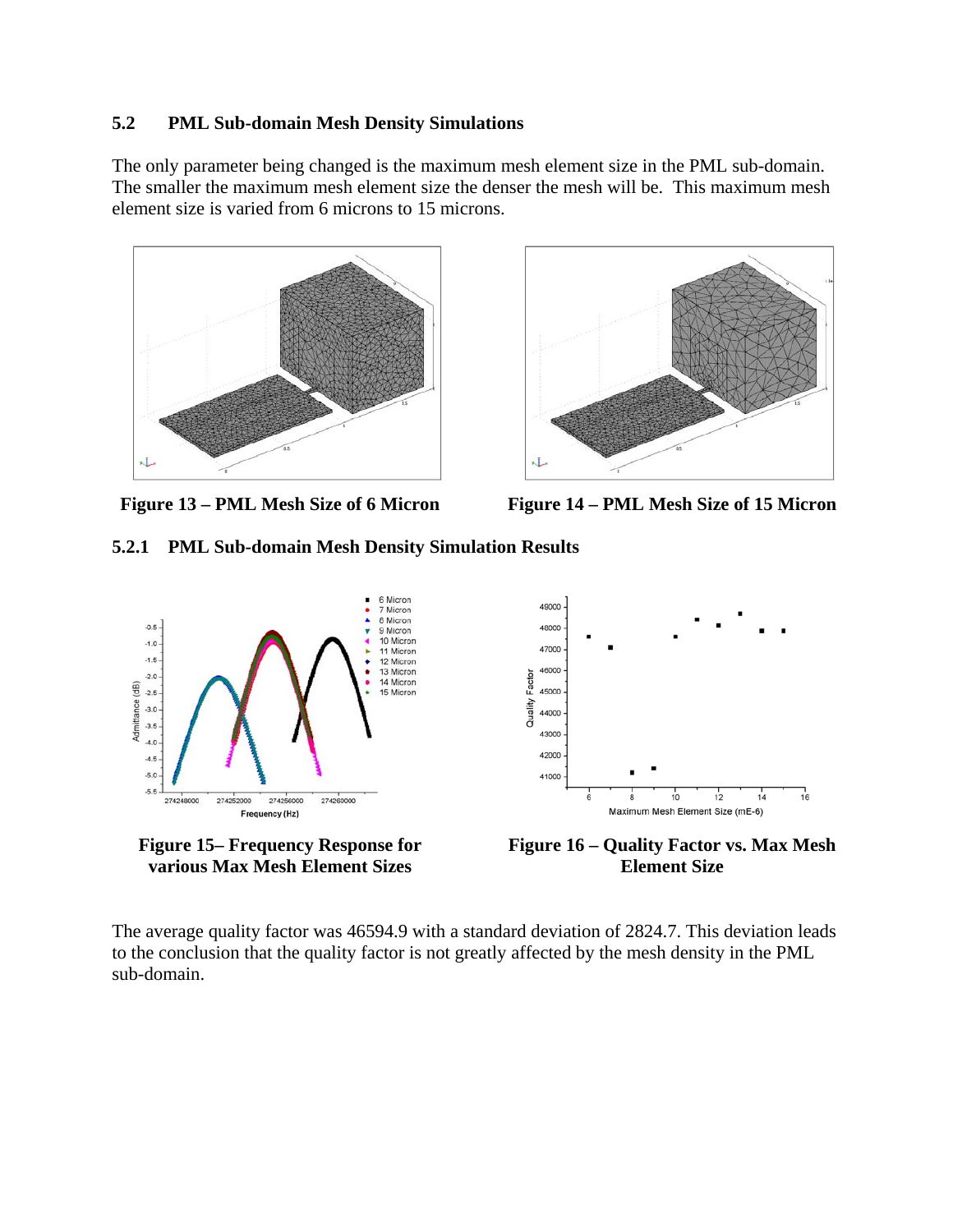### **5.3 Substrate Size Simulations**

The substrate size is varied from 10 micron<sup>3</sup> to 40 micron<sup>3</sup> while the PML width is kept constant at 20 microns.



Figure 17 – Substrate Size of  $10^3$  microns

**5.3.1 Substrate Size Simulation Results**



 **microns Figure 18 – Substrate Size of 40<sup>3</sup> microns**



For the simulation with the maximum mesh element size of 10 micron the average quality factor was 45542.1 with a standard deviation of 5052.0. For the simulation with the maximum mesh element size of 15 micron the average quality factor was 46026.4 with a standard deviation of 5026.5. Although the standard deviations were slightly higher in this case they do not indicate a significant dependence of the quality factor on substrate size.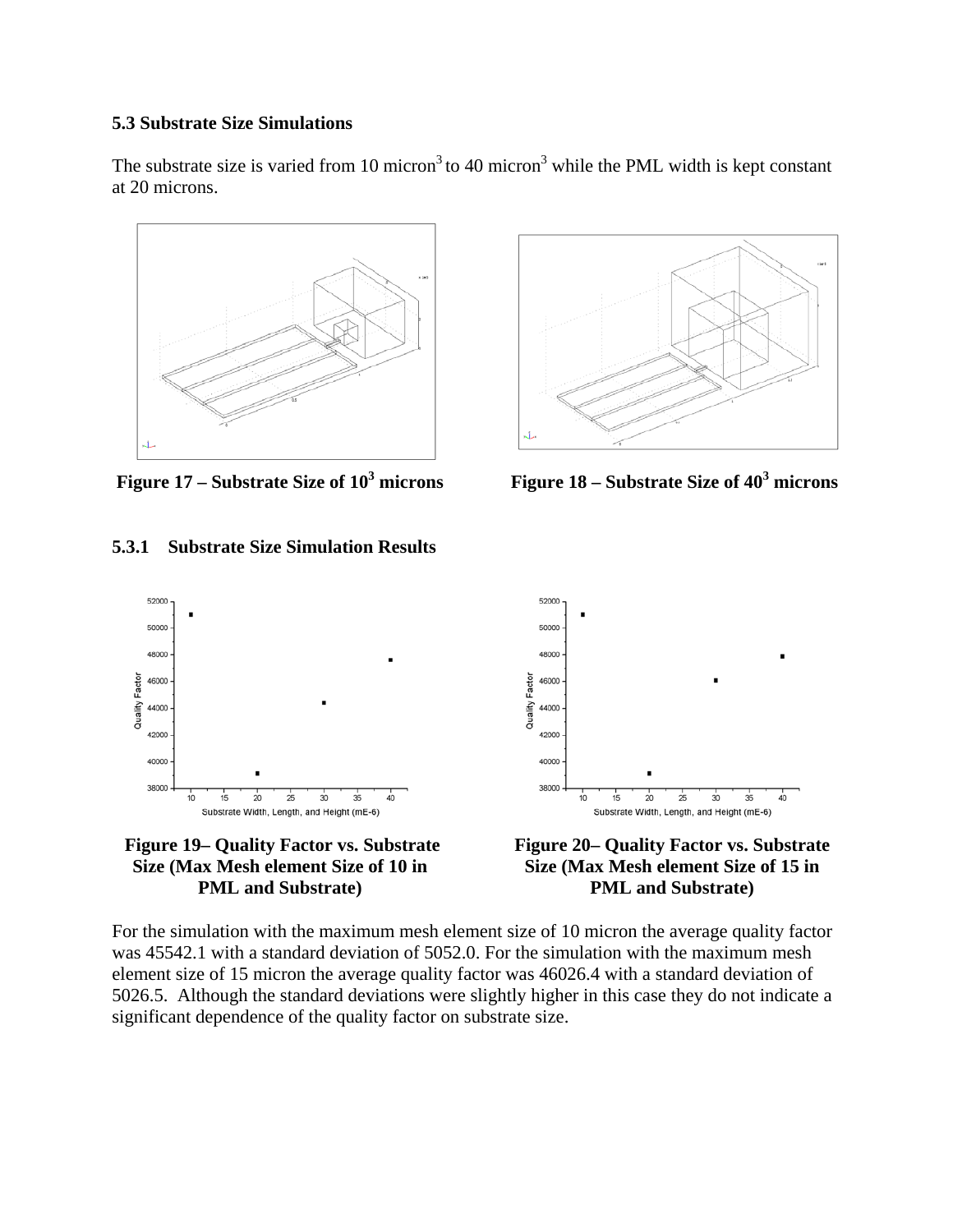### **5.4 Substrate Sub-domain Mesh Density**

This maximum mesh element size in the substrate sub-domain is varied from 5 microns to 10 microns while all other parameters are held constant.



**Figure 21 – Substrate Mesh Size of 5 Micron**



 **Figure 22 – Substrate Mesh Size of 10 Micron**

### **5.4.1 Substrate Sub-domain Mesh Density Simulation Results**







The average quality factor was 46026.0 with a standard deviation of 2065.7. This low deviation leads to the conclusion that the mesh density in the substrate sub-domain does not greatly affect the quality factor.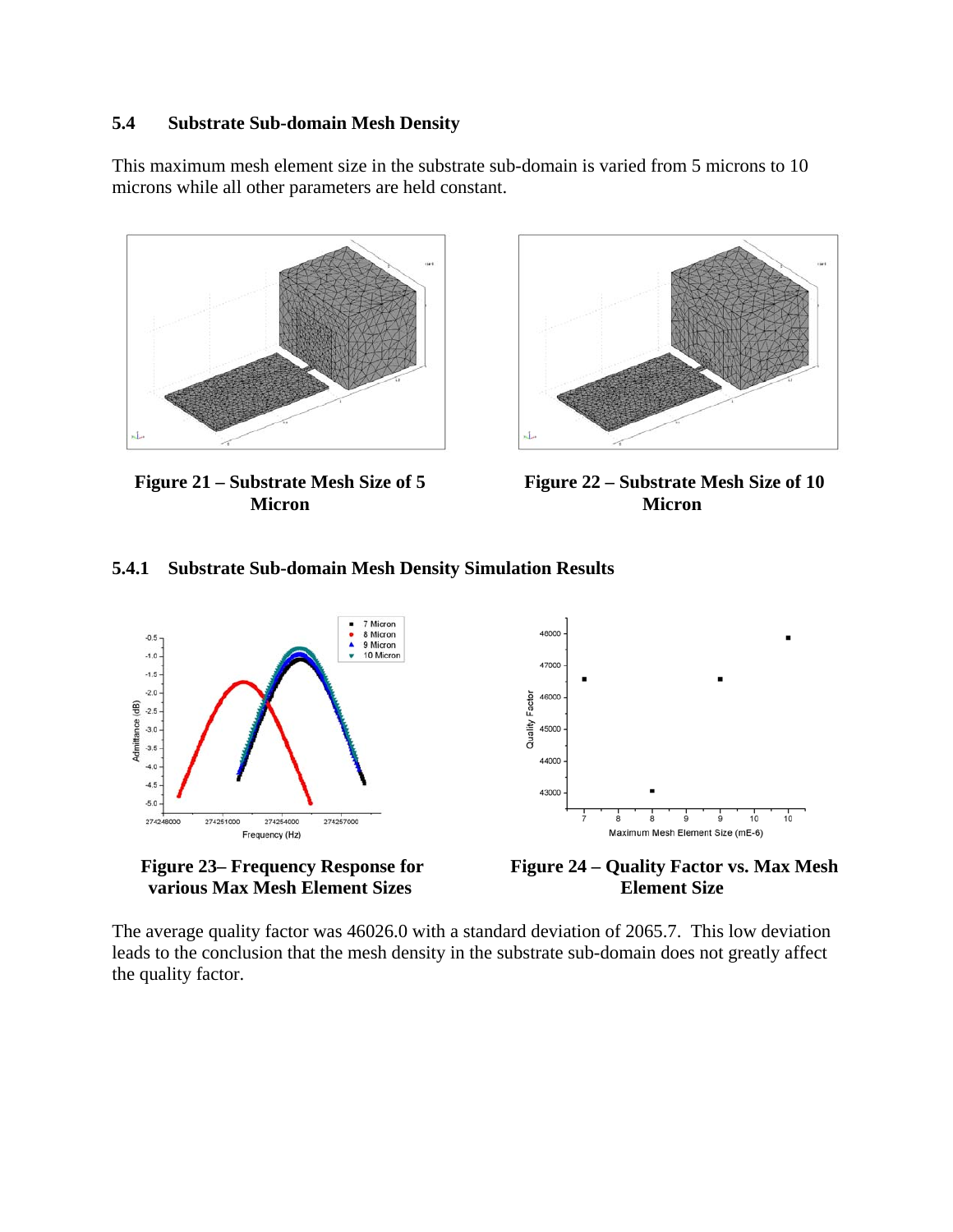### **5.5 Tether location**

First the PML is removed, but the tether is not moved. A second simulation is done with the tether moved to the center of the PML. Although the second simulation represents a physically impossible situation it is nonetheless interesting.



**Figure 25 – Tether Attached Directly to PML**



 **Figure 26 – Tether Attached Directly to PML at Midpoint**

### **5.5.1 Tether Locations Simulation Results**



**Figure 27 – Frequency Response for Alternate Tether Locations** 

When removing the substrate, but keeping the tether in the usual position the quality factor was found to be 42853. With the substrate of size  $40<sup>3</sup>$  microns the quality factor was found to be 47613. When removing the substrate and moving the tether to the middle of the PML subdomain the quality factor was found to be 70251. The difference between the two quality factors is 27,398. The resonant frequency also shifted, but the difference was negligible.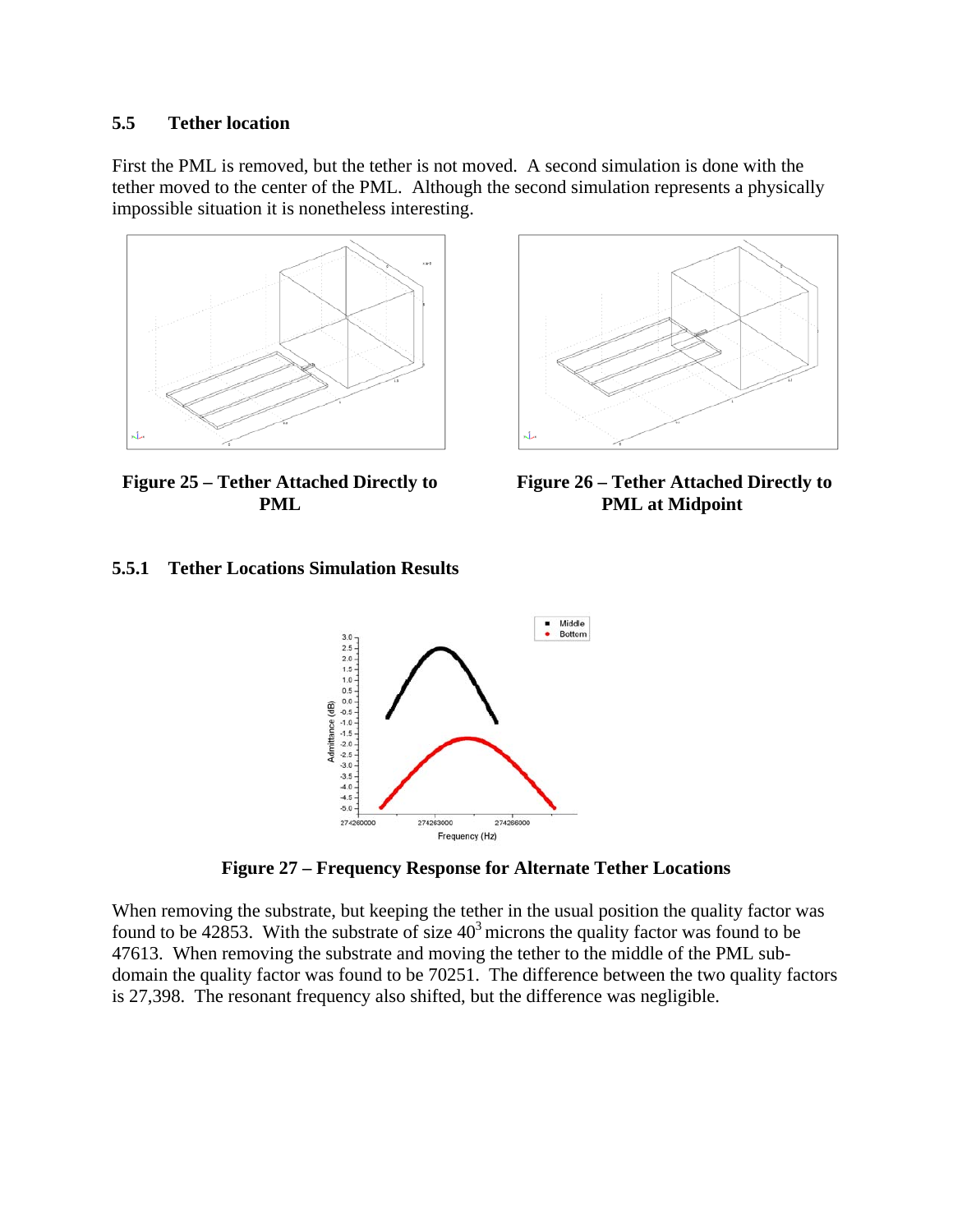### **5.6 Tether Lengths and Widths**

The base model was modified to examine the effect of the tether on the quality factor. Tether lengths of  $1/8 \lambda$ ,  $1/4 \lambda$ , and  $3/8 \lambda$  were explored along with tether widths of 2 and 5 microns.



### **5.6.1 Tether Lengths and Widths Simulation Results**





For the 1/8 and 1/4 wavelength tethers, there was a significant drop in the quality factor when moving from the 2 micron wide tether to the 5 micron wide tether. This was expected as more energy is able to escape from the resonator when the tether is wider.

For the 3/8 wavelength tether there was in increase in the quality factor when moving from the 2 micron wide tether to the 5 micron wide tether. The reason behind this is unknown and should be explored in future research.

## **5.7 Novel tether designs**

The branch designs outlined in section 3 were tested using tether widths of 2 and five microns. The branches were all designed to be quarter  $\lambda$  and in order to ensure that the branches were of the current length their length was measured from the middle of the main tether. For the 2 micron tether width simulations the branches were 9 microns long, and for the 5 micron tether width simulations the branches were 7.5 microns long.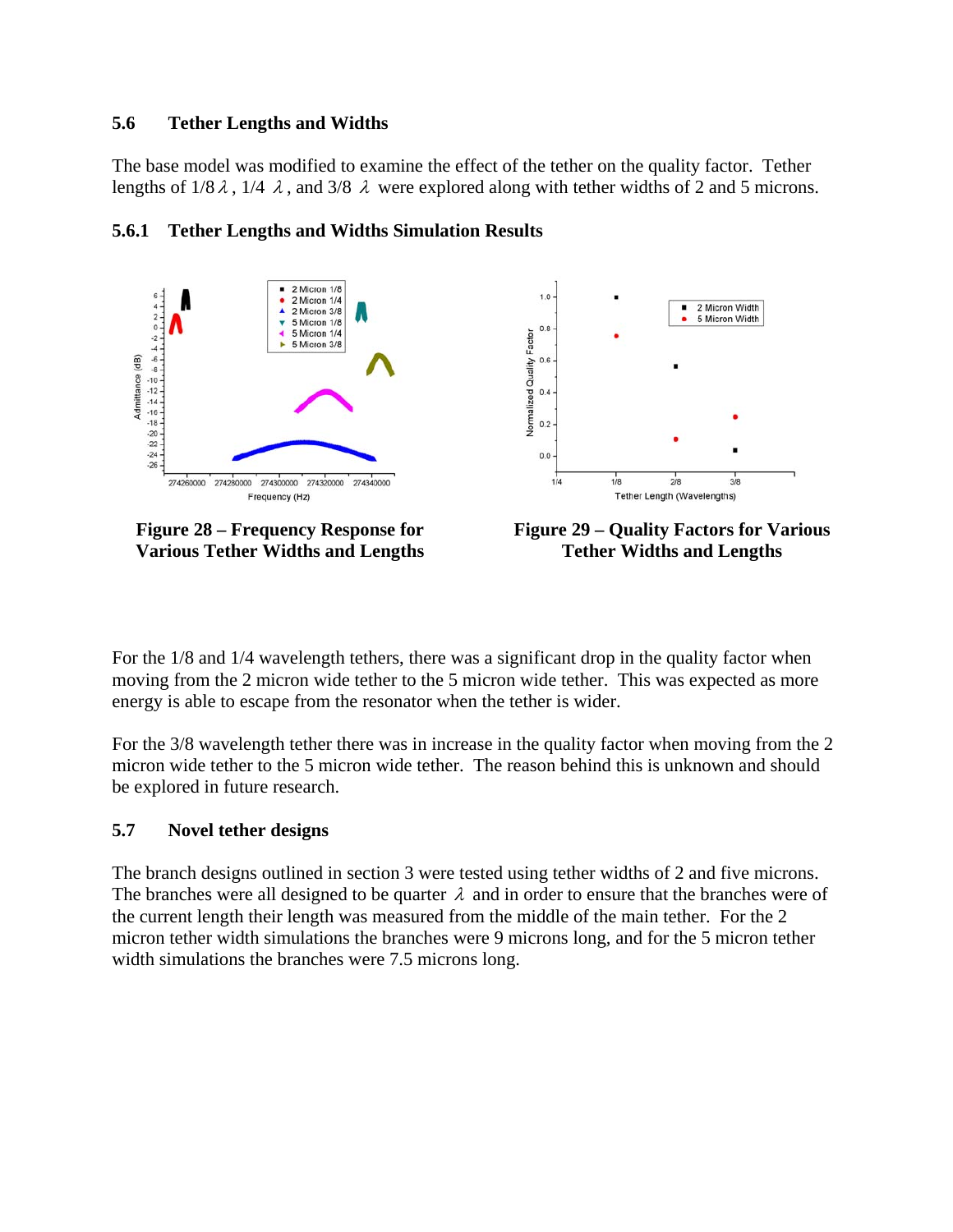

 **Figure 30 – One-branch Design for 2 Micron Tether Width**



 **Figure 31 – Two-branch Design for 2 Micron Tether Width**

# **5.7.1 Novel Tether Design Simulation Results**

Due to time constraints simulations of the novel tether designs were not completed.

### **6. Discussions and Conclusion**

The goal of the simulations was to determine the COMSOL parameters required to accurately simulate MEMS resonators. The effects of the PML mesh-density, substrate mesh-density, PML size, substrate size, and tether location on the quality factor were unknown at the beginning of this work. After examining the quality factors for the simulations it was determined that none of these parameters have a great effect on the quality factor. If the quality factor had exhibited a strong dependence on the any of the examined parameters the base model would be unusable. As a result of the independence from these parameters, simulations of novel resonator designs can now be performed in order to analyze quality factor trends.

The tether length and width simulations led to the conclusion that shorter and thinner tethers would lead to the best quality factors. This is intuitive given that a wider tether would allow more energy to escape. The reason why there was an increase in the quality factor for the 3/8 wavelength tether when going from 2 to 5 microns is unknown. More data is necessary before these trends can be fully understood.

## **7. Further Work**

This research has led to the creation of a base model that can be modified to accurately simulate novel tethers designs. The following parameters have been identified as adequate.

PML width: 20 microns PML max mesh element size: 10 microns Substrate size: 40 microns x 40 microns x 40 microns Substrate max mesh element size: 10 microns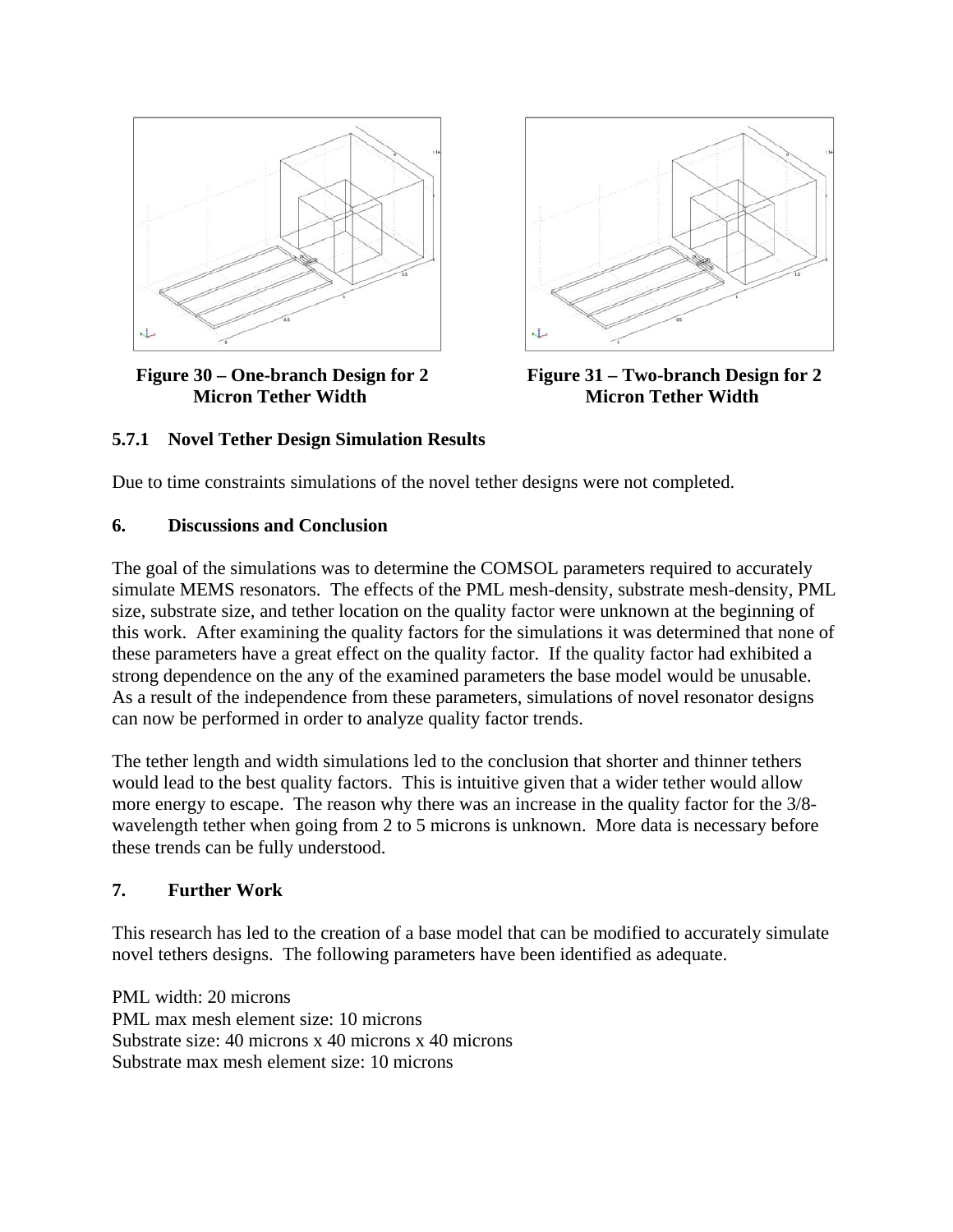Models for Gong's novel tether branching designs can be created using this base model. The data from the simulations will allow for accurate analysis of trends.

# **8. Acknowledgements**

I would like to thank Dr. Gianluca Piazza for choosing me to do research this past summer in his lab. This opportunity has been invaluable in helping me determine my future career path. I was also able to see the thought process behind engineering research. I was able to see how an initial questions leads to a set of experiments that then lead to a conclusion. I would also like to thank Dr. Songbin Gong and Nick Kuo who helped me on a daily basis understand my results and determine the next step in my research. Lastly I would like to thank Dr. Jan Van der Spiegel for organizing the SUNFEST program. This is truly a unique experience that I would not have been able to have without the generous help from the SUNFEST program and the National Science Foundation.